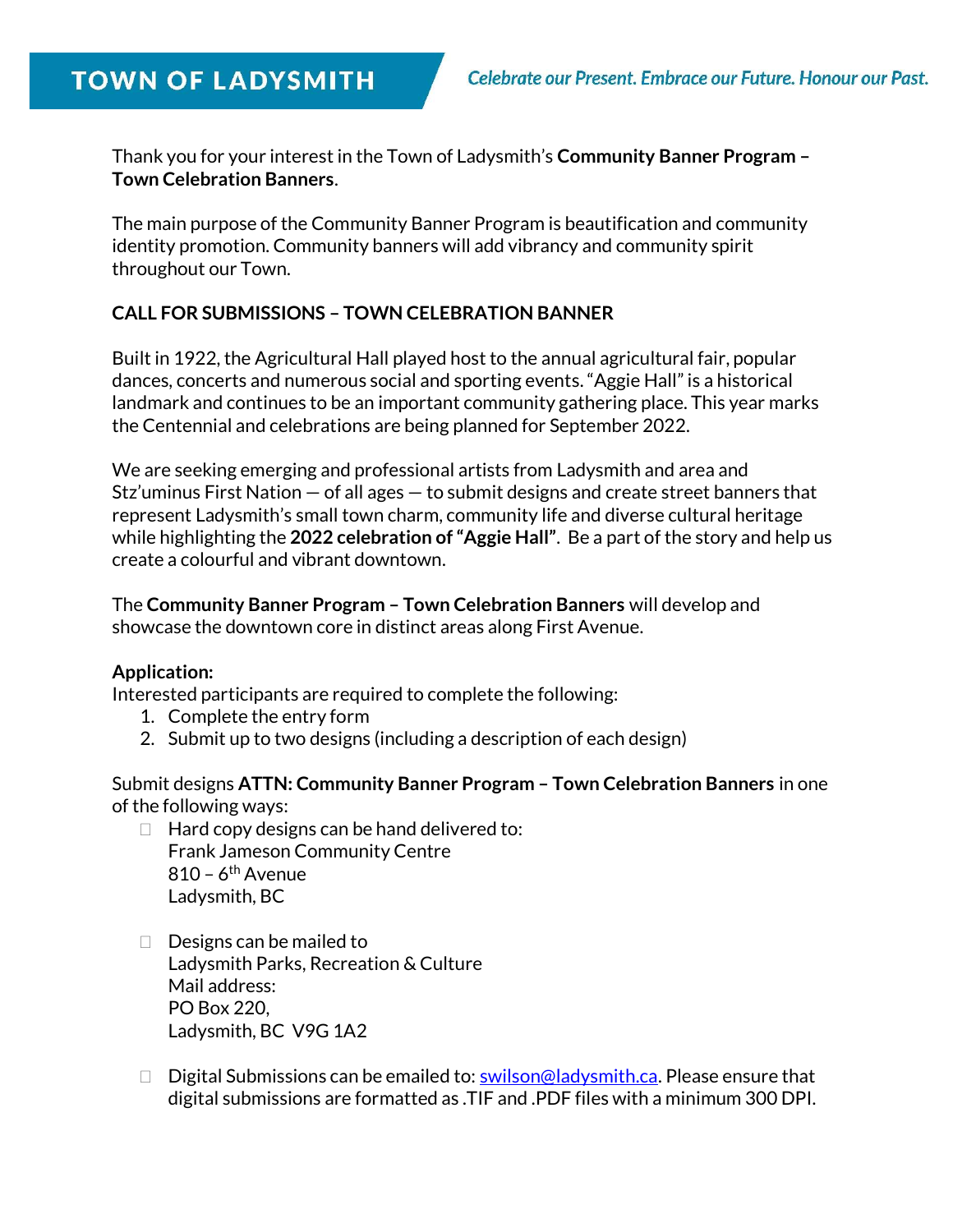All submissions must be received by Shannon Wilson, by 4pm PST on Friday, Febuary 28th. For questions or more information, please email Shannon Wilson at swilson@ladysmith.ca.

# THE FINE PRINT

## Technical Considerations:

- Submissions may be made digitally or in hard-copy.
- Artwork must be appropriate for audiences of all ages and respectful of the diversity of perspectives in our community.
- Artwork must be portrait orientation and take into consideration the dimensions of the finished banner 24 x 61.5". See 1:10 ratio template.
- Designs must be original with no advertisements, logos or website information. Artists may sign their work.
- Designs will be visible on both sides of the banner, and artists must take into consideration the "wrong" side of the banner.
- Designs should be imaginative, original interpretations of the theme: 2022 Celebration of Aggie Hall and consider Ladysmith's small town charm, coastal community life and diverse cultural heritage. What are the cultural highlights of our community? What aspects of Ladysmith's natural and cultural heritage that make it unique? What are the things you love to see and do in your leisure time?
- Because the designs will be hand-painted using specific materials, and in order to create visual cohesion, submissions must work with this palette:
	- Black
	- White
	- Red
	- Yellow
	- Blue
	- Medium blue
	- Green
	- Medium green
	- Purple
	- Orange
- Do not blend colours, use shading techniques or use blank/white space in your design. Pastels are not recommended.

# Design Tips for Street Banners:

- Do not use text on the banners as designs will be visible on both sides.
- Keep the long-narrow dimensions of the banner in mind with your design so it is easy to translate onto the full-sized banner.